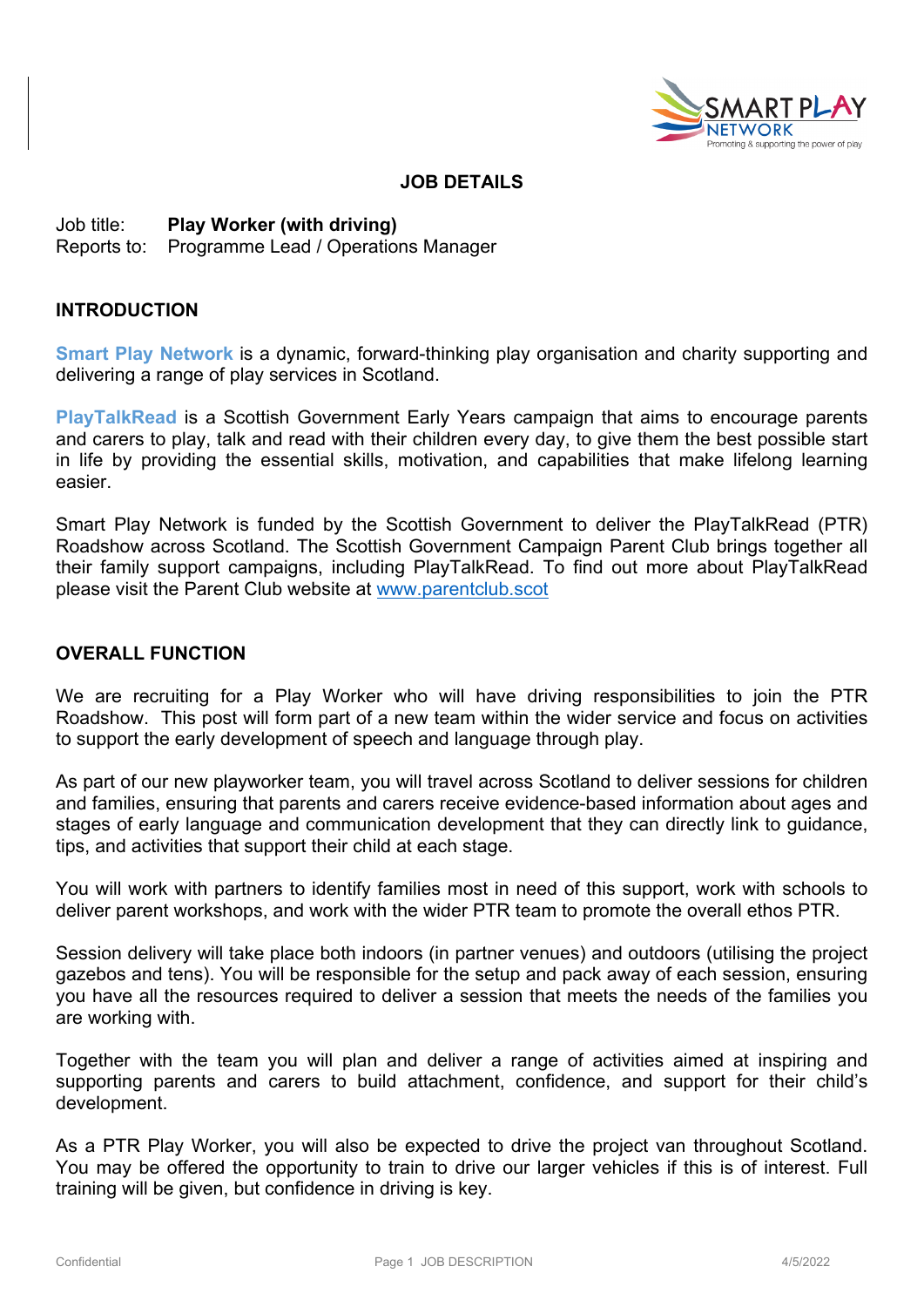You must be comfortable traveling across Scotland and be prepared to frequently work away from home during tour delivery. Programme delivery is mainly Monday – Friday however some weekend attendance at events will be required. Access to your transport is essential.

This is an exciting opportunity for an enthusiastic person to make a positive impact on children and families in Scotland. You will be working with a dedicated and energetic team in a friendly and bespoke environment. Our roadshow is very well received by communities and this new role is a fantastic opportunity to expand on the great work already delivered by PTR.

# **SALARY AND HOURS OF WORK**

The salary band is between £21,014 - £22,386 per annum and will be paid monthly by bank transfer, usually on or around the  $25<sup>th</sup>$  of the month.

The post holder will work on a **full-time basis, 260 days a year** (including delivery days, travel days, office days, and training days). Some weekend and evening work/travel will be required as will regular attendance at the Edinburgh office. Working days and hours will vary depending on where the roadshow is delivering, in line with current working time legislation for mobile workers. A mileage allowance is provided to cover personal fuel costs if using your car. Accommodation and subsistence are provided by our roadshow policy.

This programme is new and for the time being, is offered on a **fixed-term contract until 31st March 2023.** This post will be offered subject to satisfactory references and a PVG check.

We offer an auto-enrolment pension scheme after three months of service and will contribute 3% of your salary costs in addition to your annual salary.

We also offer an enhanced sick pay scheme upon completion of your probationary service which increases with the length of service.

All staff can access free, confidential support through our Employee Assistance Programme.

A range of training opportunities is available relevant to the post on an ongoing basis.

## **PERSON SPECIFICATION**

#### *Essential criteria*

- Experience of working with young children/babies and parents, including an understanding of the importance of early child-caregiver relationships
- **Experience in engaging parents and carers in activities**
- **Excellent communication and problem-solving skills**
- **Firiendly and approachable, with a positive outlook**
- Ability to work on own initiative and be a strong team player
- **Flexible and adaptable approach to work**
- Confidence to facilitate safe and creative activities for families
- Confident driver and commitment to undertaking required driver training (if necessary)
- Awareness of Safeguarding Guidelines
- **EXECOMPETENT IT and administration skills**
- Commitment to partnership working and equal opportunities
- Commitment to the success and sustainability of the project
- Over 25 years old with a clean Category B UK driving licence held for a minimum of 2 years and have your transport (mileage reimbursed)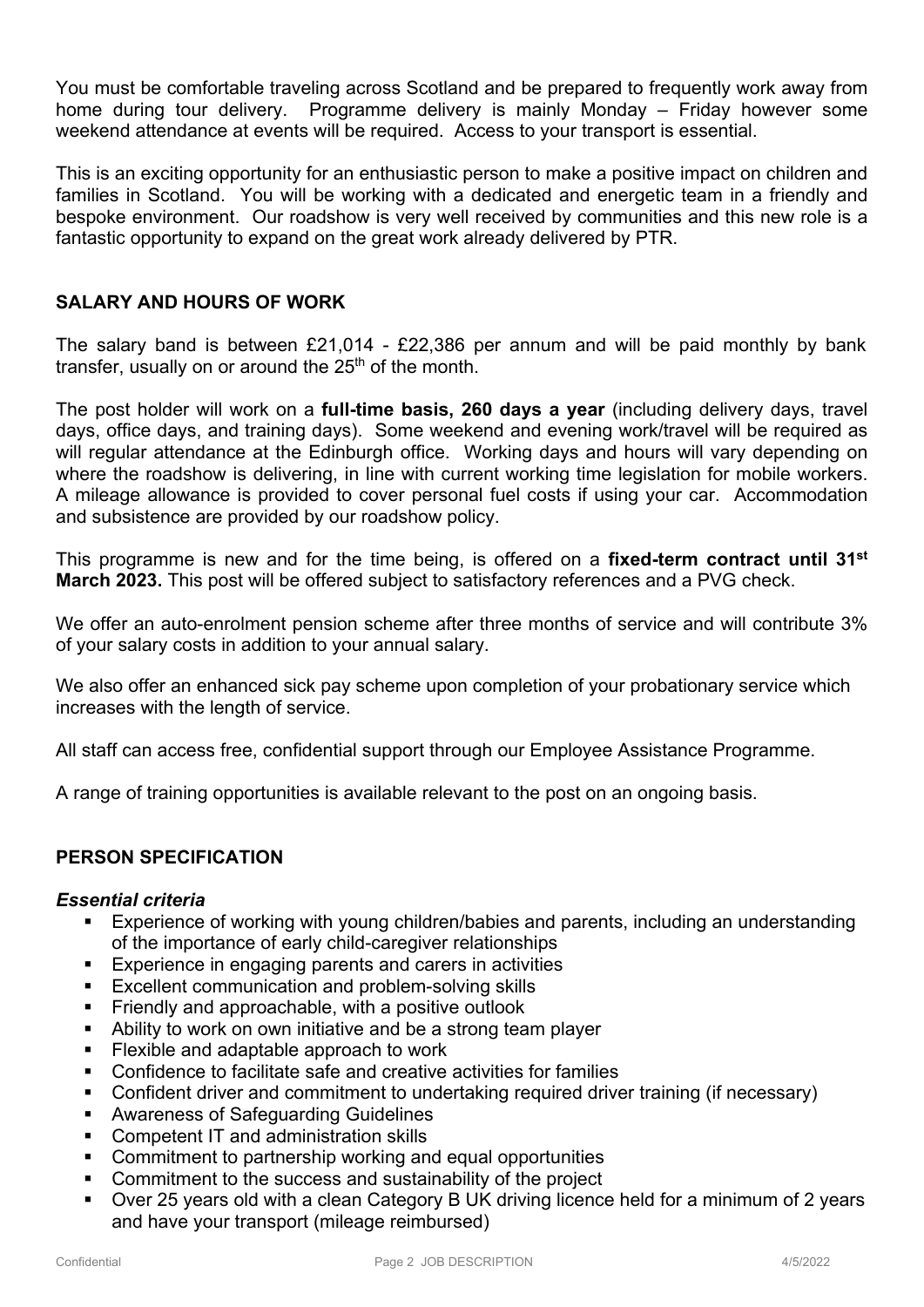## *Highly advantageous criteria*

- Relevant play work / early years' qualification or experience
- **Experience of early speech and language development**
- **Experience of working with vulnerable families**
- **Experience of working with children and/or young people with additional support needs**
- Understanding of the importance of reflective practice and evaluation
- Experience of planning activities to suit a wide range of participants
- **Experience of a public-facing role**
- **Experience of keeping records and writing reports**
- Understanding of the third sector

## **KEY TASKS & RESPONSIBILIITES**

- Plan, deliver, and develop the play, song, and story sessions with speech and language development focus
- **Promote the principles of PlayTalkRead to parents and visitors**
- **Enthuse parents and carers with free, simple activities**
- **Ensure all activities are age-appropriate**
- Work alongside partner organisations to promote local services and initiatives
- Source cost-effectively play materials and monitor stock and resources
- Drive van to and from location
- Carry out daily van maintenance checks and report any issues
- Set up and pack away at indoor and outdoor venues
- **Collect evaluation data for reporting purposes**
- Ensure Safeguarding and health and safety policies and procedures are followed
- **Ensure non-discriminatory practices at all times**
- Assist with marketing, online meetings, social media content, and promotional work as needed
- Attend the Edinburgh office during non-delivery weeks and as required
- Any other duties as required by the Programme Lead / Operations Manager

The list of duties in the job description, current or later revised, is not to be regarded as exclusive or exhaustive. There will be other duties and requirements associated with your job and, in addition, as a term of your employment you may be required to undertake various other duties as may be required of you. You are required to faithfully and diligently perform such duties (whether or not within the scope of your normal duties).

#### **SUPERVISORY RESPONSIBILITIES**

None.

# **SUPERVISION RECEIVED**

Regular support and supervision meetings will be arranged with the Programme Lead and will take place in Edinburgh. Annual appraisal sessions will be arranged.

## **MONETARY RESPONSIBILITIES**

None initially but may issue advanced expenses (petty cash) for project use.